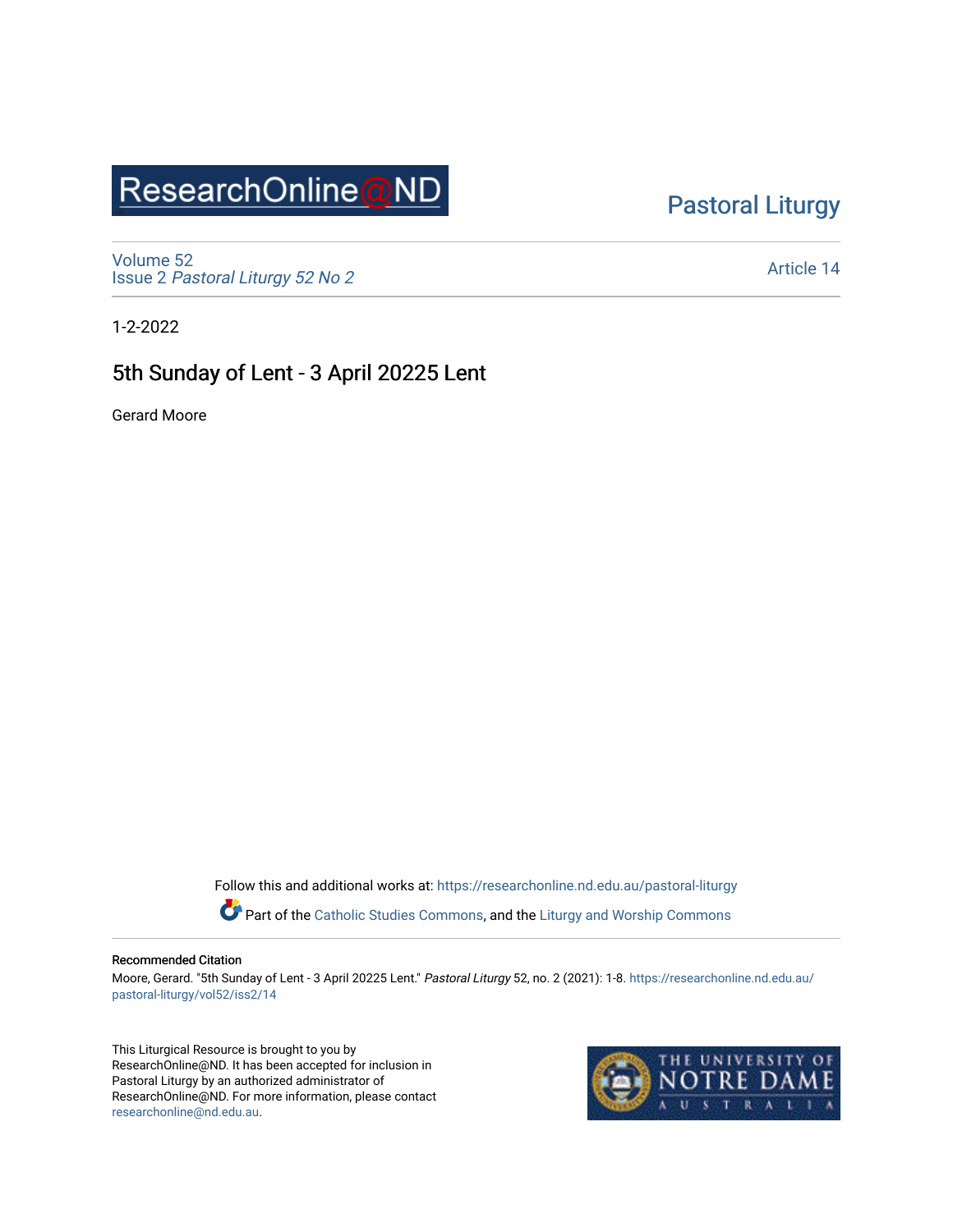

# **3 April 2022**

Fifth Sunday of Lent

Reflection by Gerard Moore

### **Pastoral Note: Fifth Sunday of Lent – Third Scrutiny**

by Vincent Glynn

The third scrutiny is celebrated after the homily during which the celebrant is encouraged to explain the meaning of the scrutiny in the light of the Lenten liturgy and to encourage the elect that through the prayer of exorcism 'their spirit is filled with Christ the Redeemer, who is the resurrection and the life' as found in the gospel account of Lazarus can be proclaimed on this Sunday (RCIA 130).

In parish communities where there are the elect for the RCIA taking part in the Lenten scrutinies it is pastorally appropriate to read the gospel from Year A.

During this Fifth Week of Lent the elect are also presented with the Lord's Prayer. The presentation takes place within a Mass celebrated in the presence of a community of faithful (RCIA 165).

### **Introduction**

Our three readings bring us closer to the spirit of Lent, preparing us to celebrate Holy Week and the Sacred Triduum. They remind us of the wonders of God in our midst and of the importance of striving towards them. With this comes a Gospel that stretches us to the depth of God's forgiveness while giving insight into the meanings of sin itself.

### **Penitential Act**

Use one of the *Roman Missal* texts or this optional litany form:

Lord Jesus, you came to show us your Father's mercy. Lord, have mercy.

You came to give hope to the sinner. Christ, have mercy.

You came to bring salvation to the world. Lord, have mercy.

### **The Collect**

*The oration*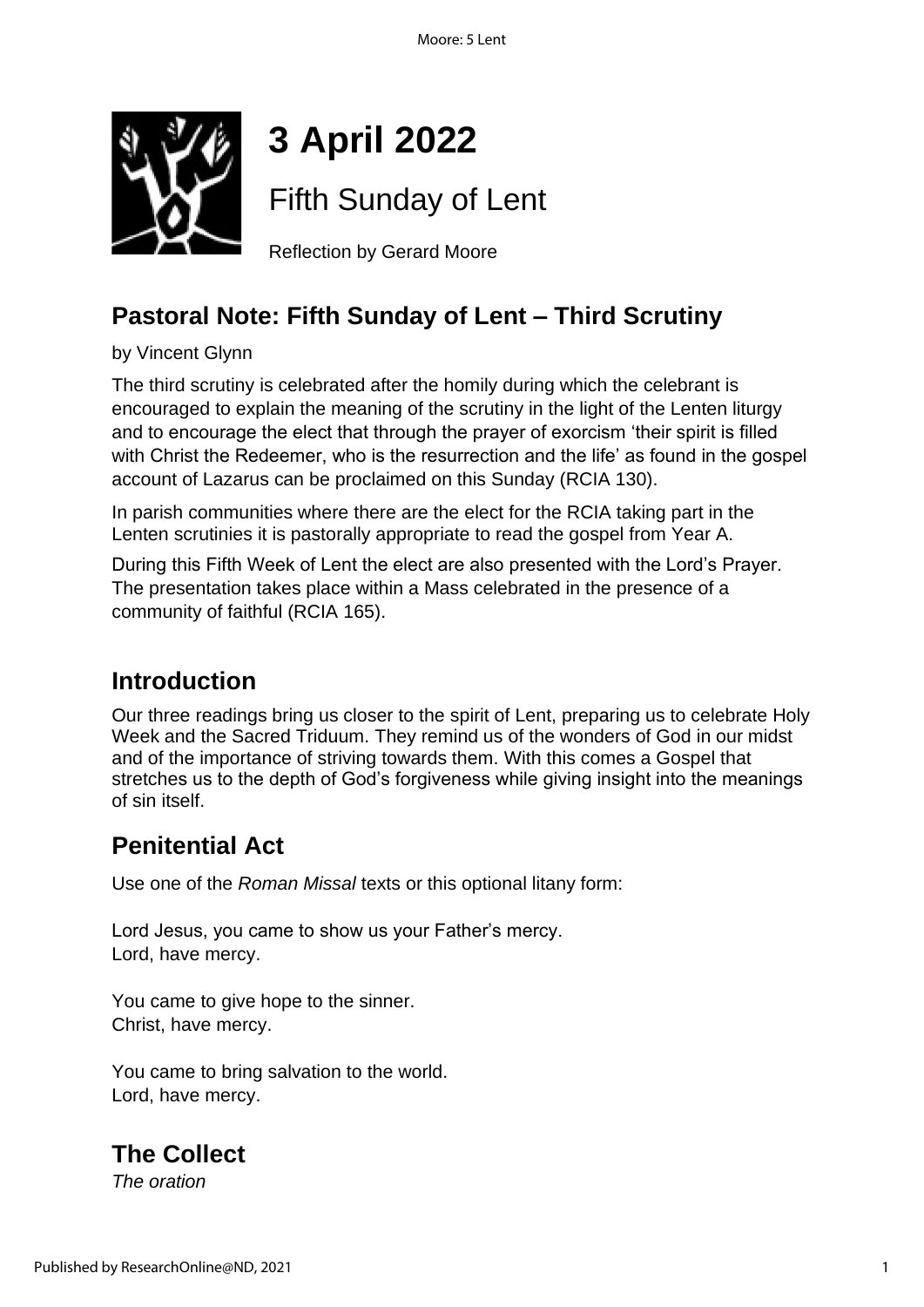By your help, we beseech you, Lord our God, may we walk eagerly in that same charity with which, out of love for the world, your Son handed himself over to death.

#### *Commentary*

With the rites for holy week and the celebration of the Triduum drawing near, this collect from the ancient Spanish liturgy invites the faithful to contemplate the selfemptying of Jesus. The theological heart of the prayer is the struggle between death and love. The divine Son challenges the power of death. In this oration 'death' is the result of sin at all levels of life and society. The Christ allows sin and evil to have its way: he suffers abandonment by his leaders, his priests, his people, his friends and is killed by the colonial overmasters. His 'world' betrays him. Yet his love encompasses all reality, the totality of all 'worlds'. It is love that motivates Jesus' willingness to be subject to the forces of death. The prayer's petition is equally confronting. We seek from God to have the same quality and depth of love. We do not seek it begrudgingly, but eagerly. This is an active charity: we 'walk' in the selfsame love of Christ. As we journey, we desire to travel as Christ, effectively countering 'death' where we meet it.

### **First Reading**

#### **Isaiah 43:16-21**

The prophet reminds us of the extraordinary wonders that are already being worked before us.

### **Responsorial Psalm**

#### **Psalm 126: 1-2, 2-3,4-5,[6.](https://bible.usccb.org/bible/psalms/126?1)**

*The Lord has done great things for us; we are filled with joy.*

This is another psalm that is used often in Sunday liturgies. The imagery used by the psalmist calls us to see good in all that happens to us, to be grateful for what God has done and to be a light for the world to see.

### **Second Reading**

#### **Philippians 3:8-14**

We pursue the prize of life in Christ, even as Christ has already embraced us.

### **Gospel Reading**

#### **John 8:1-11**

The wise prophet Jesus invites religious leaders, hearers and sinners to experience the forgiveness of God, yet few are willing to embrace the largesse of divine love.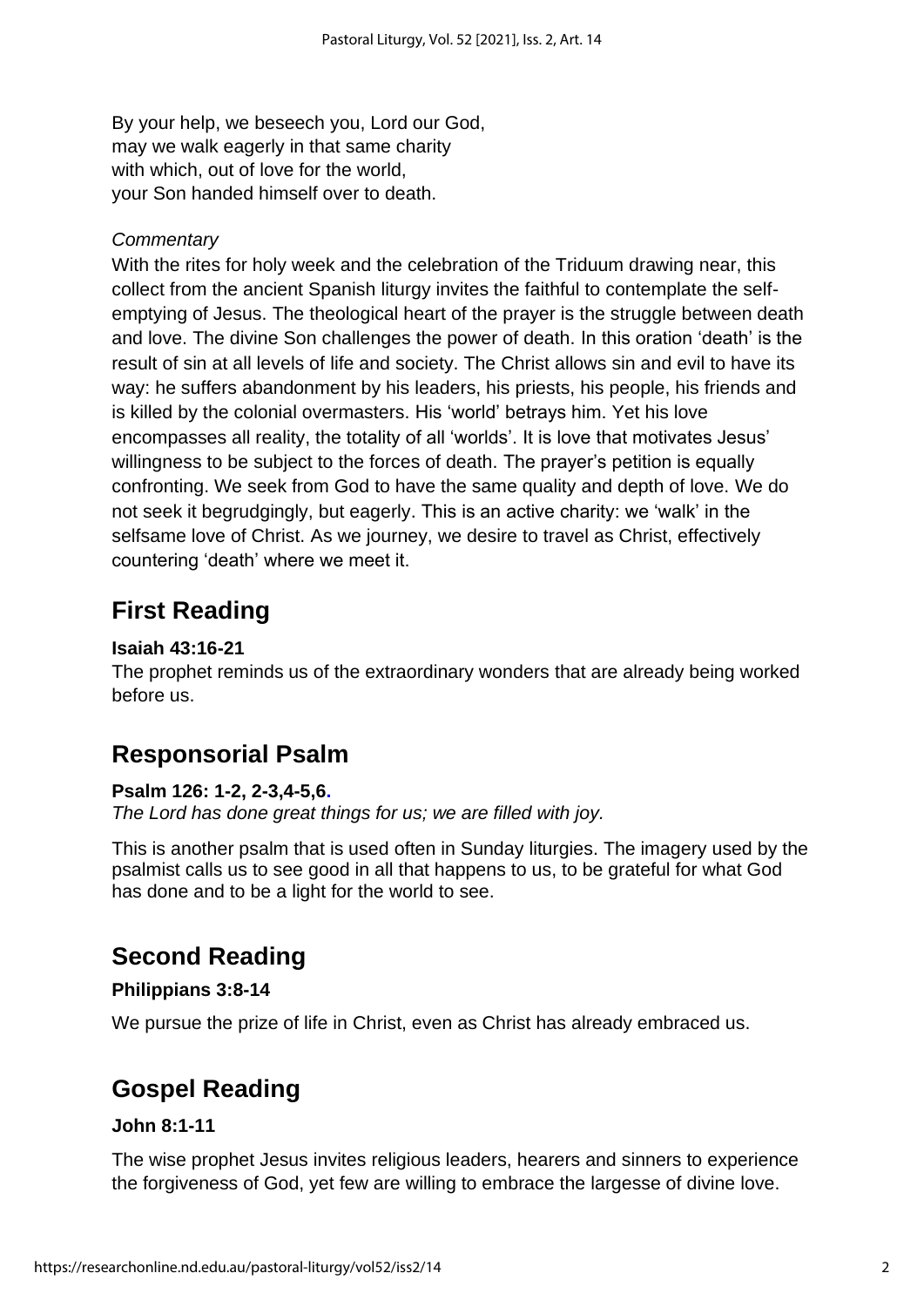### **Reflection**

Our three readings bring us closer to the spirit of Lent, preparing us to celebrate Holy Week and the Sacred Triduum.

The poet Isaiah invites us into an extraordinary play of the imagination. The pivot is found in his verse: "Remember not the events of the past, the things of long ago consider not; see, I am doing something new!" This runs against all the key tenets of Israelite theology, which is built around the theology of remembering the mighty deeds of God as the God of those deeds remains active amongst us today. This theological profundity underpins the Passover rituals and the Last Supper narrative. The prophet springboards from it to a revised position: the wonders of the past are secondary because God is doing even more now. The true wonders are in the present and the immediate future. Now God is doing something new! It is a bold theological stroke, and for our Lenten journey there is a reference here to the Incarnation and Resurrection. Coming as it does in the fifth Sunday of the season, the reading calls us to be refreshed in the salvation that has been achieved in Christ and is being wrought in our time.

In the poem the new memory is not too different from the Exodus memory. It is couched in much the same terms: straight paths, wasteland fed by rivers, water to quench thirst, wild beasts tamed. Here we can open up a Lenten environmental theme. Creation is God's, all of it works to a purpose whether it be deserts, wilderness, wild beasts, rivers. They do not work to our purpose however, but to God's purpose. This integrity of creation outside of the uses of human activity has not been so easy for our society to accept. Pope Francis puts it as follows, taking up the words of Patriarch Bartholomew: As Christians, we are also called "to accept the world as a sacrament of communion, as a way of sharing with God and our neighbours on a global scale. It is our humble conviction that the divine and the human meet in the slightest detail in the seamless garment of God's creation, in the last speck of dust of our planet" (*Laudato Si!* 9)

As the reading from Isaiah prepares us for things new, beyond our former thinking, the passage from Paul focuses our attention onto Christ. This is his pursuit, his goal, to be in Christ Jesus. The sense of pursuit matches our Lenten discipline, with its straining for what lies ahead. Yet what lies ahead is already present. We have been taken into possession by Christ, and our striving is intended to realise what that means and bring it to fruition. The theological backdrop to Paul's meditation is the Paschal Mystery: to know the power of his resurrection and be conformed to his sufferings. It is a passage well suited to reminding us of the upcoming Holy Week and Triduum, and keep us steady on our Lenten fasting, almsgiving, prayer and good works.

This Gospel is one of the great Jesus stories, and perhaps one of the most controversial. It begins with Jesus coming down from the Mount of Olives. In our Lenten season we know that all too soon he will return to that place! The narrative has an obvious centre piece, but beneath that are fascinating insights into the depth of Jesus, his courage and authority, and the challenge he offered to the early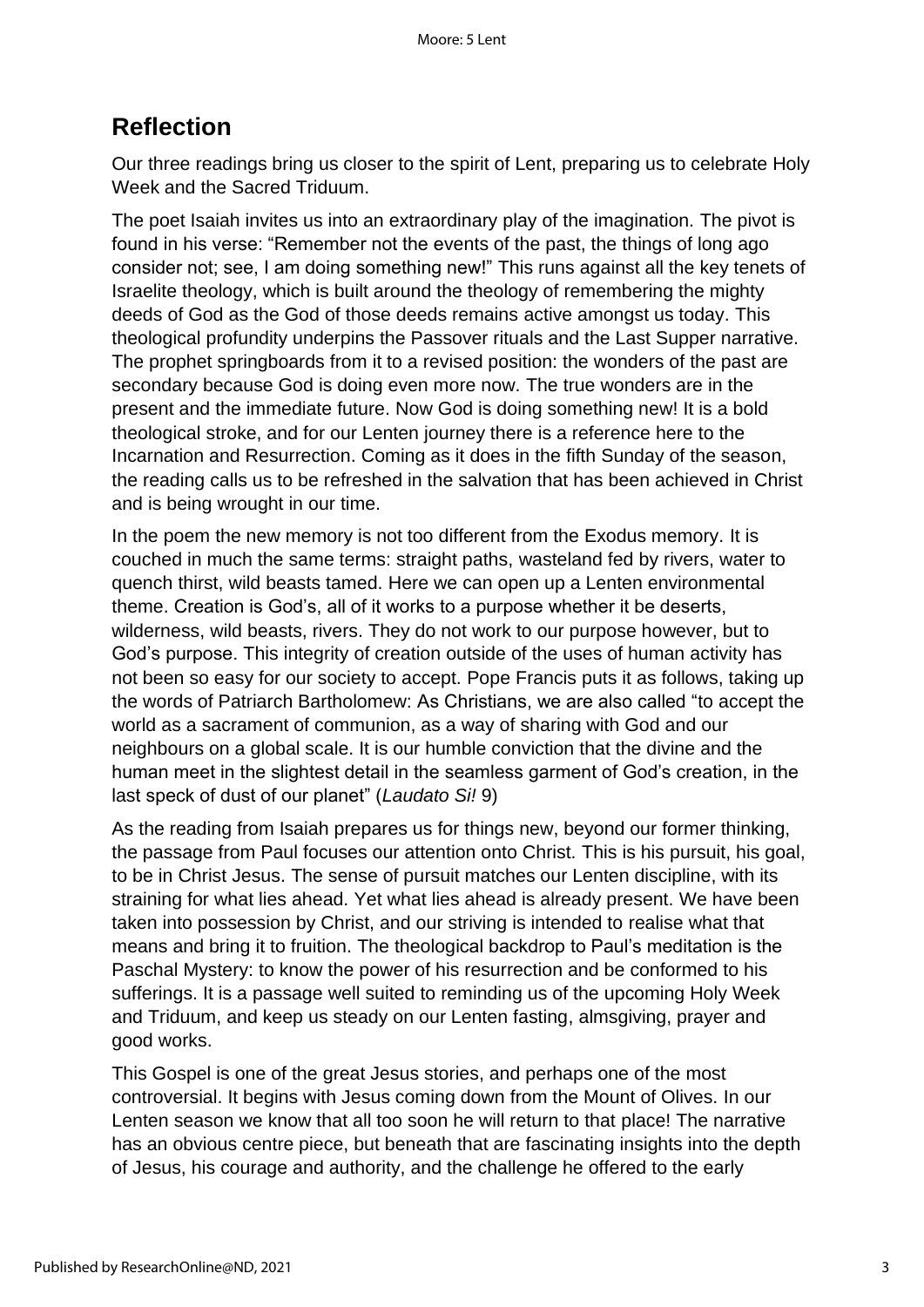Christian communities. We will begin with the centre piece in which the woman who is a sinner is accepted by Jesus and forgiven. She is shamed, paraded, humiliated and under the sentence of death. Jesus pronounces a sentence of life and ongoing conversion. The focus of Christian reconciliation is the sinner not the sin. Jesus risks the wrath of the Law, the religious leaders, the hearers, to free the unnamed woman, and he does so within the Temple itself.

This itself is a powerful narrative, but there are further layers to explore. The woman is not the only sinner, nor perhaps the most sinful of the sinners present. The scribes and the pharisees have much to atone for. Their interest is not the Law or justice or the woman. Their intention is to trap Jesus. They craft a devious plan. They test Jesus' fidelity to the Law under three most trying circumstances for the Galilean teacher. They make the test around obedience to the divine Law. They set the test within the grounds of the Temple, the sacred place of the holy commandments. They take his audience of hearers as hostages: these have come to hear a new teaching and they will be forced to see that with Jesus there is nothing too new or extraordinary. Once this level of the story is appreciated, then the poor sinning woman is equivalent to roadkill, a mere casualty in a greater struggle. And it is an uneven struggle, with the Law, the Temple, the symbols of faith and the needs of a people hungry for good news all used against Jesus. This is a clear example of systemic sin, of a systematic use of God's gifts to pervert God's love.

Jesus opts for the poor, shamed, sinful woman, and he loses everything. He takes the risk of love. The religious officials will soon have his death. The Temple and the Law will be witnesses against him. His hearers also desert him: they do not seem to want to take in any more of his teachings. The woman is freed. Scribes, pharisees and hearers had an opportunity to embrace the freedom and reconciliation God offers in Jesus, but only the adulteress takes up the offer.

There is more to this text, a further level of scandal and surprise. Our passage is found in the Gospel of John, but exegetes have been uneasy about this. The style is not Johannine, nor the language. Exegetically it is a set piece that has been placed in the manuscripts of John's Gospel but does not originate there. There is evidence that it was in very early manuscripts of Matthew's Gospel, but it does not remain there. This bouncing around within the textual tradition allows for two thoughts. One is that the story was so controversial for the early Christians that they did not know how to deal with it. It portrays forgiveness that was seen as too easy! Jesus was too forgiving! On the other hand, the narrative was persistently remembered and kept alive within the tradition, finally finding a home within the fourth Gospel. This indicates that as scandalous as it was to the early Christians, it was perhaps an authentic action of Jesus, or so close to Jesus' own actions that it could not be discarded. The early Church did not find all the teachings of Jesus so much to its liking! Just as Jesus challenged the scribes, the pharisees, the hearers and the condemned woman, so he continues to challenge us. We are challenged to forgive; perhaps we are also challenged to recognise and confront systemic sin and systematic wrongdoing. This is a profound Lenten lesson.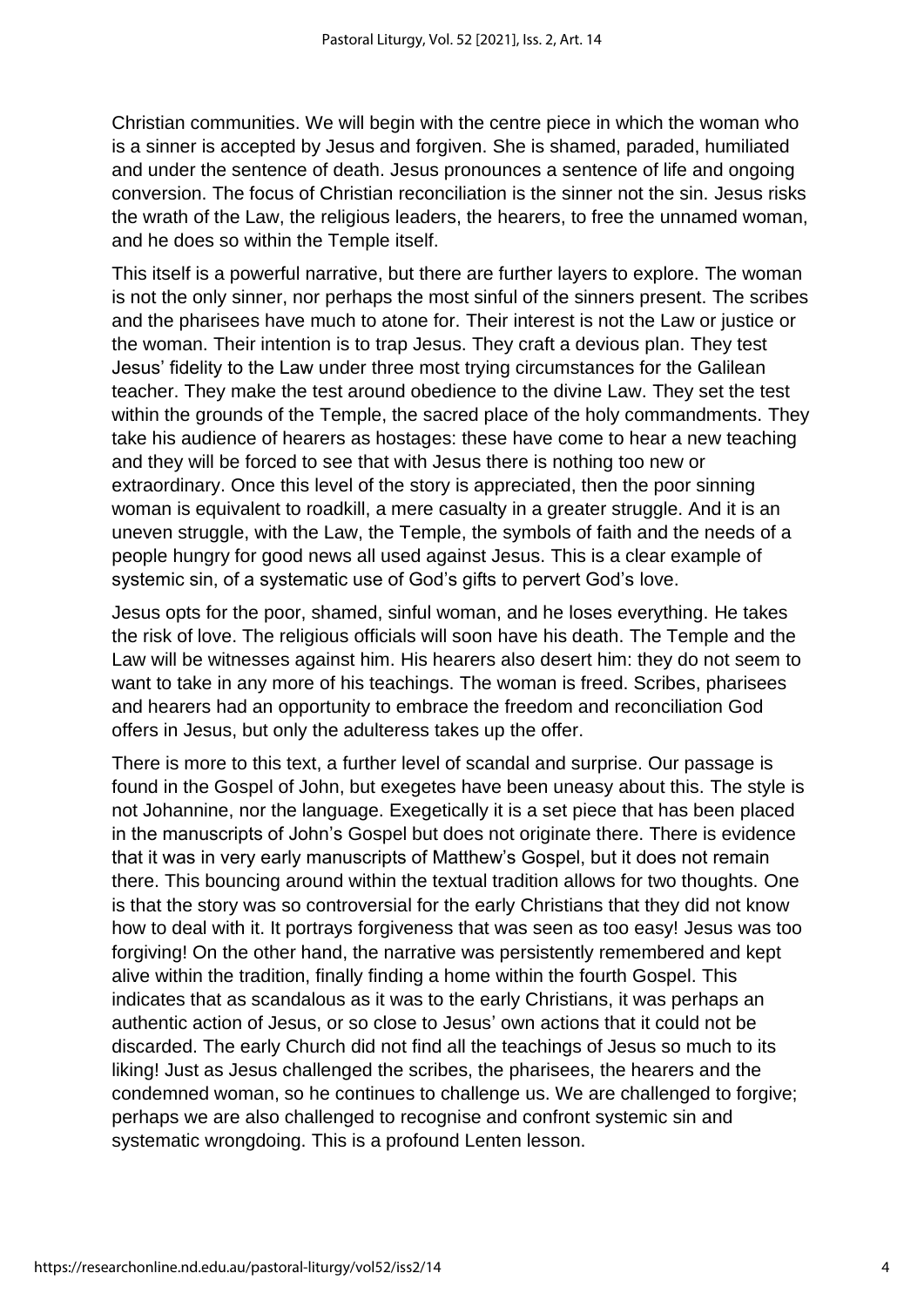## **Prayer of the Faithful**

### **Introduction**

In your goodness Father, you have shown yourself to be full of compassion and love and so we bring to you our petitions for our community and the world.

### **Petitions**

We pray for Pope Francis and all those who have been given the responsibility of leading the Church, both clergy and lay people. May they show through their lives that they are open to the Holy Spirit as they journey towards the Synod of 2023. *(Pause)* Lord hear us OR We pray to the Lord.

We pray for members of the Plenary Council. May they rely on the Holy Spirit to guide them in all their efforts as we move towards the second Assembly. *(Pause)* Lord hear us OR We pray to the Lord.

We pray for the leaders of our world that they will seek justice and peace for all within the context of climate change and the pandemic. *(Pause)* Lord hear us OR We pray to the Lord.

We pray for everyone gathered here, that in this season of Lent they will strive for peace, love and joy within their hearts and extend this to everyone they meet. *(Pause)* Lord hear us OR We pray to the Lord.

We pray for those who are living with extreme wealth that they will use their monetary assets to serve the community and help those in need. *(Pause)* Lord hear us OR We pray to the Lord.

We pray for those who feel lost and without direction, that they will be guided through the darkness into an understanding of God's presence in their lives. *(Pause)* Lord hear us OR We pray to the Lord.

We pray for those suffering in the pandemic and all those frontline workers who care for them. May they be strengthened in their need and bring us all to good health. *(Pause)* Lord hear us OR We pray to the Lord.

### **Conclusion**

Father, all these petitions have been brought to you by those who love you. Grant them in your love, in the name of your Son Jesus Christ, through the power of the Spirit.

#### **Amen.**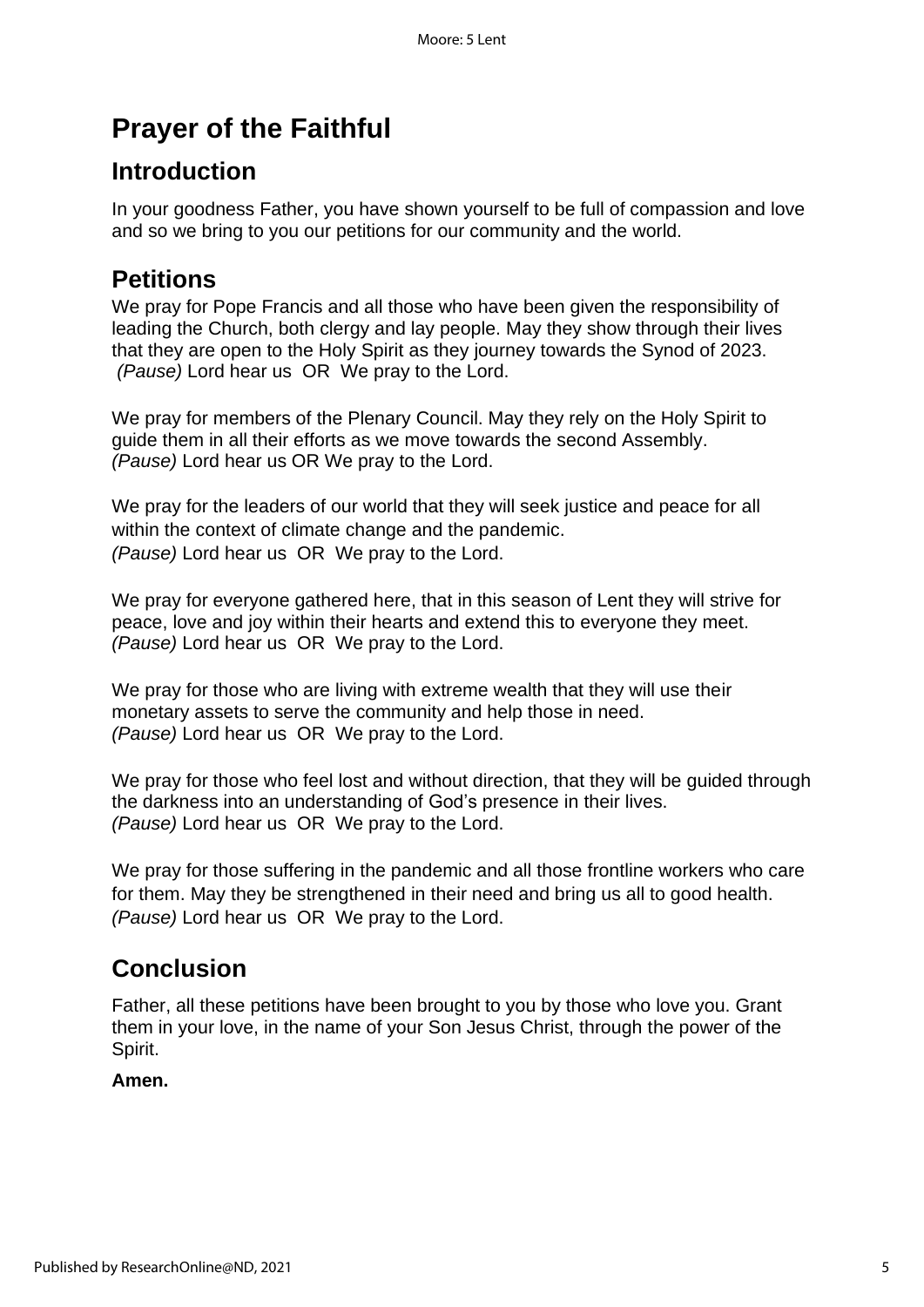### **Music selections by Alessio Loiacono and Chris deSilva**

#### **GA**

A new commandment. Unknown/ L Bartlett. 318 Be not afraid. B. Dufford SJ. 449 Bless the Lord my soul. M. Haugen. 84 Create in me. J. O'Brien. 40 Grant to us, O Lord. L Deiss. 303 I heard the voice of Jesus say. H Bonar/ R V Williams. 468 Love divine, all loves excelling. C Wesley/ R Prichard. 463 When I survey the wondrous cross. I Watts/ E Miller. 330 Tree of life. M Haugen. 307 Yes, I shall arise. L. Deiss. 214

#### **AOV1**

Be not afraid. B. Dufford SJ. 114 I heard the voice of Jesus say. H Bonar/ R V Williams. 54 In perfect charity. R. De Bruyn. 142

#### **AOV2**

Great is thy faithfulness. W M Runyon. 127

#### **CWB**

Forgive our sins as we forgive. Rosamund E. Herklots. 680 God of mercy and compassion. Michael Hodgetts. 692 O bless the Lord, my soul. James Montgomery. 757 O Father, I know I can count on your mercy. Kathleen Boschetti MSC. 762 There's a wideness in God's mercy. Frederick William Faber. 838

#### **CWBII**

*Sunday by Sunday hymn suggestions* Forgive our sins as we forgive. Rosamond E. Herklots. 120 O Father, I know I can count on your mercy. Kathleen T. Boschetti. 122 Hear us, almighty Lord/*Attende Domine*. Tr. Ralph Wright, OSB. 292 Sing praise to the Lord all our days. John Moloney. 602 *Additional selections by Chris deSilva* God of mercy and compassion. Edmund Vaughan CssR/Paul Bird CssR. 290 Return to God. Marty Haugen. 298

#### **S&S1**

The Lord is kind and merciful. Rick Modlin. 77

#### **S&S2**

The Lord is kind and merciful. Tom Booth. 274